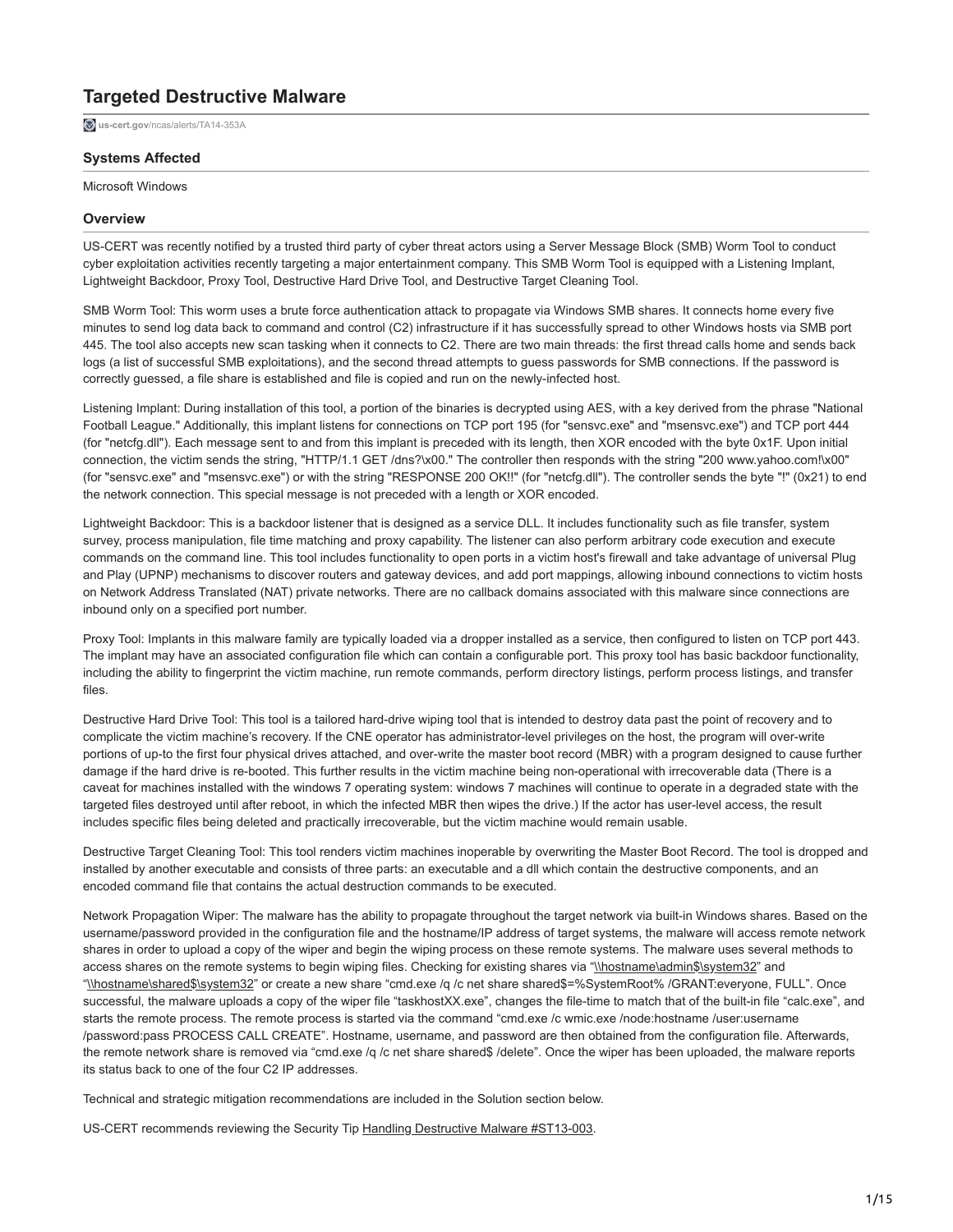# **Description**

Cyber threat actors are using an SMB worm to conduct cyber exploitation activities. This tool contains five components – a listening implant, lightweight backdoor, proxy tool, destructive hard drive tool, and destructive target cleaning tool.

The SMB worm propagates throughout an infected network via brute-force authentication attacks, and connects to a C2 infrastructure.

## **Impact**

Due to the highly destructive functionality of this malware, an organization infected could experience operational impacts including loss of intellectual property and disruption of critical systems.

# **Solution**

Users and administrators are recommended to take the following preventive measures to protect their computer networks:

- Use and maintain anti-virus software Anti-virus software recognizes and protects your computer against most known viruses. It is important to keep your anti-virus software up-to-date (see Understanding Anti-Virus Software for more information).
- Keep your operating system and application software up-to-date Install software patches so that attackers can't take advantage of known problems or vulnerabilities. Many operating systems offer automatic updates. If this option is available, you should enable it (see Understanding Patches for more information).
- Review Security Tip [Handling Destructive Malware #ST13-003](https://www.us-cert.gov/ncas/tips/ST13-003) and evaluate their capabilities encompassing planning, preparation, detection, and response for such an event.
- Review Recommended Practices for Control Systems, and Improving Industrial Control Systems Cybersecurity with Defense-in-Depth Strategies (pdf).

The following is a list of the Indicators of Compromise (IOCs) that can be added to network security solutions to determine whether they are present on a network.

## **Import Hashes:**

## **SMB worm tool:**

Import hash: f6f48551d7723d87daeef2e840ae008f

Characterization: File Hash Watchlist

Notes: "SMB worm tool"

Earliest PE compile Time: 20141001T072107Z

Most Recent PE compile Time: 20141001T072107Z

Import hash: 194ae075bf53aa4c83e175d4fa1b9d89

Characterization: File Hash Watchlist

Notes: "SMB worm tool"

Earliest PE compile Time: 20141001T120954Z

Most Recent PE compile Time: 20141001T142138Z

## **Lightweight backdoor:**

Import hash: f57e6156907dc0f6f4c9e2c5a792df48

Characterization: File Hash Watchlist

Notes: "Lightweight backdoor"

Earliest PE compile time: 20110411T225224Z

Latest PE compile time: 20110411T225224Z

Import hash: 838e57492f632da79dcd5aa47b23f8a9

Characterization: File Hash Watchlist

Notes: "Lightweight backdoor"

Earliest PE compile time: 20110517T050015Z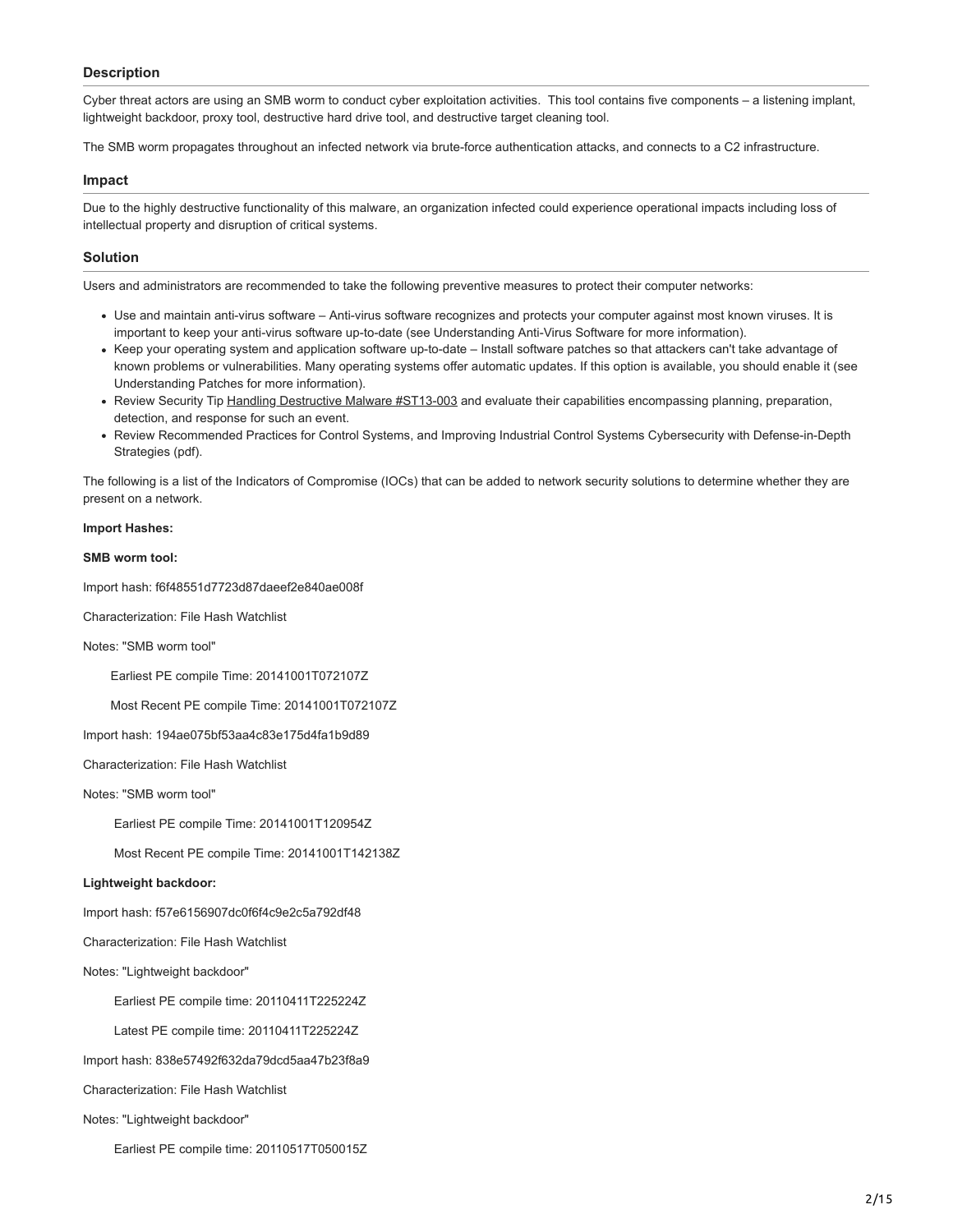Latest PE compile time: 20110605T204508Z Import hash: 11c9374cea03c3b2ca190b9a0fd2816b Characterization: File Hash Watchlist Notes: "Lightweight backdoor" Earliest PE compile time: 20110729T062417Z Latest PE compile time: 20110729T062958Z Import hash: 7fb0441a08690d4530d2275d4d7eb351 Characterization: File Hash Watchlist Notes: "Lightweight backdoor" Earliest PE compile time: 20120128T071327Z Latest PE compile time: 20120128T071327Z Import hash: 7759c7d2c6d49c8b0591a3a7270a44da Characterization: File Hash Watchlist Notes: "Lightweight backdoor" Earliest PE compile time: 20120309T105837Z Latest PE compile time: 20120309T105837Z Import hash: 7e48d5ba6e6314c46550ad226f2b3c67 Characterization: File Hash Watchlist Notes: "Lightweight backdoor" Earliest PE compile time: 20120311T090329Z Latest PE compile time: 20120311T090329Z Import hash: 0a87c6f29f34a09acecce7f516cc7fdb Characterization: File Hash Watchlist Notes: "Lightweight backdoor" Earliest PE compile time: 20120325T053138Z Latest PE compile time: 20130513T090422Z Import hash: 25fb1e131f282fa25a4b0dec6007a0ce Characterization: File Hash Watchlist Notes: "Lightweight backdoor" Earliest PE compile time: 20130802T054822Z Latest PE compile time: 20130802T054822Z Import hash: 9761dd113e7e6673b94ab4b3ad552086 Characterization: File Hash Watchlist Notes: "Lightweight backdoor" Earliest PE compile time: 20130913T013016Z Latest PE compile time: 20130913T013016Z Import hash: c905a30badb458655009799b1274205c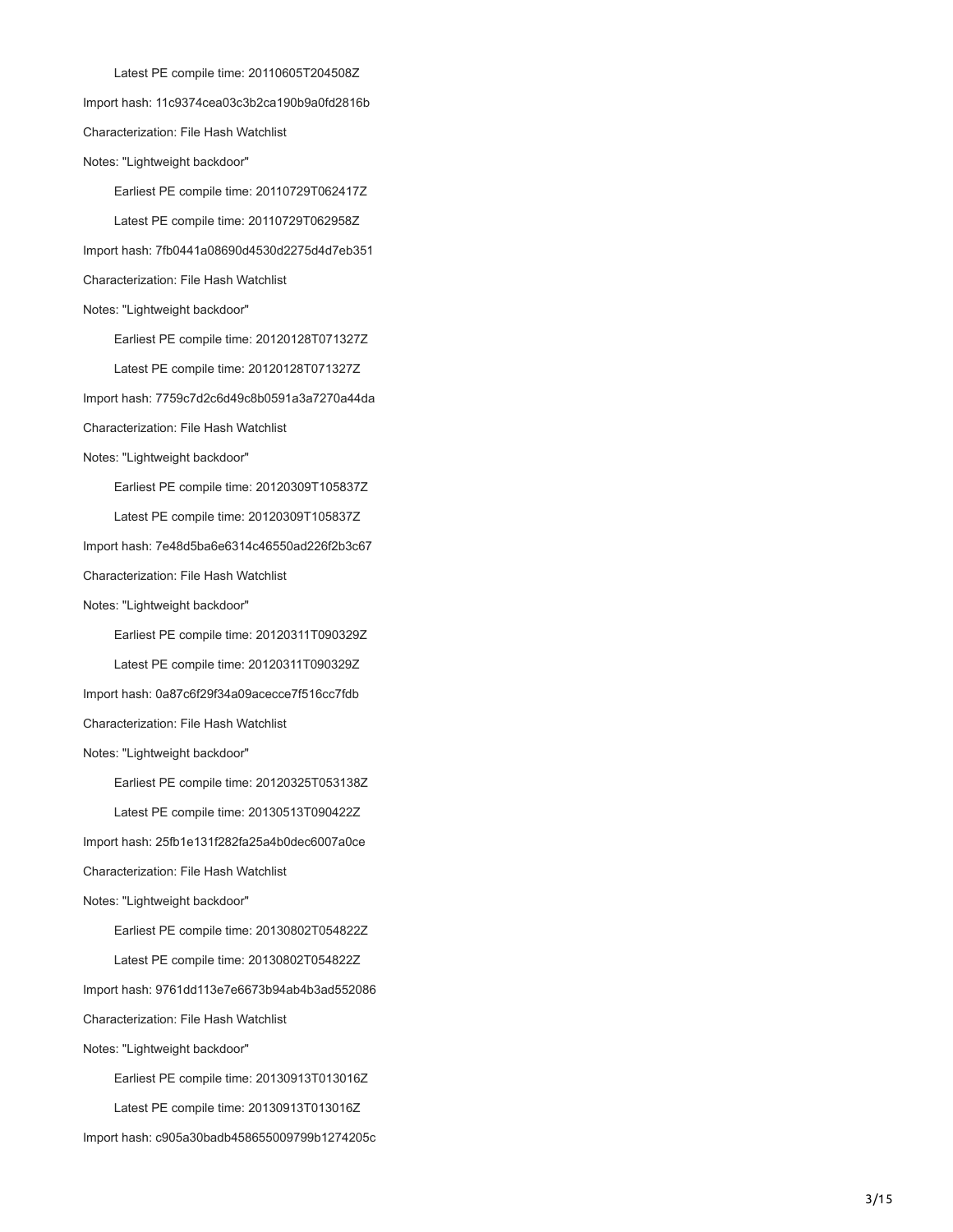#### Characterization: File Hash Watchlist

Notes: "Lightweight backdoor"

Earliest PE compile time: 20140205T090906Z

Latest PE compile time: 20140205T090906Z

Import hash: 40adcd738c5bdc5e1cc3ab9a48b3df39

Characterization: File Hash Watchlist

Notes: "Lightweight backdoor"

Earliest PE compile time: 20140320T152637Z

Latest PE compile time: 20140402T023748Z

Import hash: 68a26b8eaf2011f16a58e4554ea576a1

Characterization: File Hash Watchlist

Notes: "Lightweight backdoor"

Earliest PE compile time: 20140321T014949Z

Latest PE compile time: 20140321T014949Z

Import hash: 74982cd1f3be3d0acfb0e6df22dbcd67

Characterization: File Hash Watchlist

Notes: "Lightweight backdoor"

Earliest PE compile time: 20140506T020330Z

Latest PE compile time: 20140506T020330Z

#### **Proxy tool:**

Import hash: 734740b16053ccc555686814a93dfbeb

Characterization: File Hash Watchlist

Notes: "Proxy tool"

Earliest PE compile time: 20140611T064905Z

Latest PE compile time: 20140611T064905Z

Import hash: 3b9da603992d8001c1322474aac25f87

Characterization: File Hash Watchlist

Notes: "Proxy tool"

Earliest PE compile time: 20140617T035143Z

Latest PE compile time: 20140617T035143Z

Import hash: e509881b34a86a4e2b24449cf386af6a

Characterization: File Hash Watchlist

Notes: "Proxy tool"

 Earliest PE compile time : 20140618T064527Z Latest PE compile time: 20140618T064527Z Import hash: 9ab7f2bf638c9d911c2c742a574db89e Characterization: File Hash Watchlist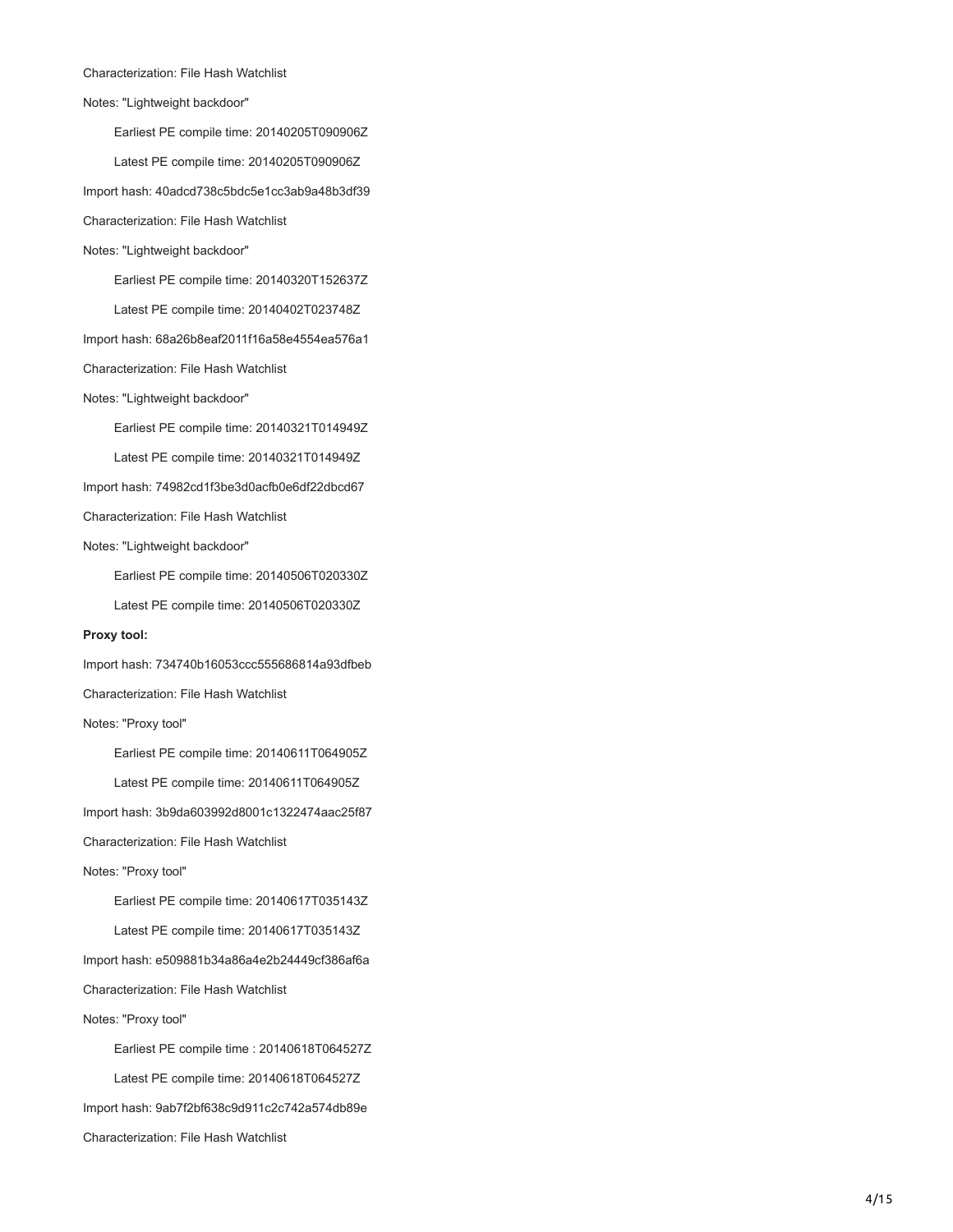#### Notes: "Proxy tool"

 Earliest PE compile time: 20140724T011233Z Latest PE compile time: 20140724T011233Z Import hash: a565e8c853b8325ad98f1fac9c40fb88 Characterization: File Hash Watchlist Notes: "Proxy tool" Earliest PE compile time: 20140724T065031Z Latest PE compile time: 20140902T135050Z Import hash: 0bb82def661dd013a1866f779b455cf3 Characterization: File Hash Watchlist Notes: "Proxy tool" Earliest PE compile time: 20140819T024812Z Latest PE compile time: 20140819T024812Z Import hash: b8ffff8b57586d24e1e65cd0b0ad9173 Characterization: File Hash Watchlist Notes: "Proxy tool" Earliest PE compile time: 20140902T172442Z Latest PE compile time: 20140902T172442Z Import hash: 4ef0ad7ad4fe3ef4fb3db02cd82bface Characterization: File Hash Watchlist Notes: "Proxy tool" Earliest PE compile time: 20141024T134136Z Latest PE compile time: 20141024T134136Z Import hash: eb435e86604abced7c4a2b11c4637a52 Characterization: File Hash Watchlist Notes: "Proxy tool" Earliest PE compile time: 20140526T010925Z Latest PE compile time: 20140526T010925Z Import hash: ed7a9c6d9fc664afe2de2dd165a9338c Characterization: File Hash Watchlist Notes: "Proxy tool" Earliest PE compile time: 20140611T064904Z **Destructive hard drive tool:** Import hash: 8dec36d7f5e6cbd5e06775771351c54e Characterization: File Hash Watchlist Notes: "Destructive hard drive tool"

Earliest PE compile time: 20120507T151820Z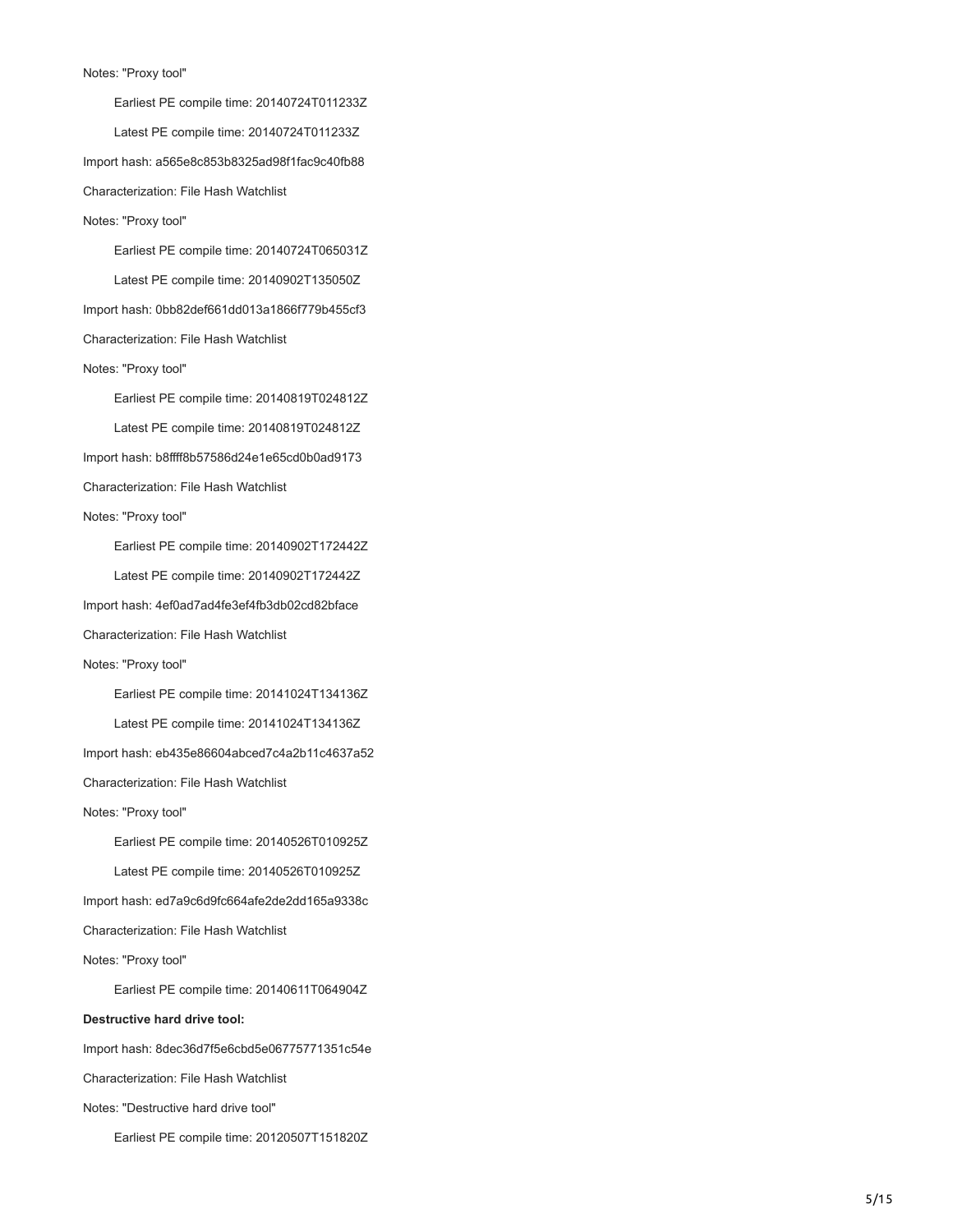Latest PE compile time: 20120507T151820Z

Import hash: a385900a36cad1c6a2022f31e8aca9f7

Characterization: File Hash Watchlist

Notes: "Destructive target cleaning tool"

Earliest PE compile time: 20130318T003315Z

Latest PE compile time: 20130318T003315Z

Import hash: 7bea4323807f7e8cf53776e24cbd71f1

Characterization: File Hash Watchlist

Notes: "Destructive target cleaning tool"

Earliest PE compile time: 20130318T003319Z

Latest PE compile time: 20130318T003319Z

Name: d1c27ee7ce18675974edf42d4eea25c6.bin

Size: 268579 bytes (268.6 KB)

MD5: D1C27EE7CE18675974EDF42D4EEA25C6

PE Compile Time: 2014-11-22 00:06:54

The malware has the following characteristics:

While the original filename of this file is unknown, it was likely "diskpartmg16.exe". This file serves as a dropper. It drops destructive malware: "igfxtrayex.exe". When the dropper file was executed, it started a second instance of itself with "-i" as an argument, and then terminated. The second instance of the dropper file installed itself as the "WinsSchMgmt" service with "-k" as a command line argument, started the service, and then terminated. The "WinsSchMgmt" service executed the file with "-k" as an argument, which started another instance of the file using " s" as an argument. The "-s" instance dropped and executed "igfxtrayex.exe", created "net\_ver.dat", and began generating network traffic over TCP ports 445 and 139 to victim IP addresses.

Name: net\_ver.dat

Size: 4572 bytes (4.6 KB) (size will vary)

MD5: 93BC819011B2B3DA8487F964F29EB934 (hash will vary)

This is a log file created by the dropper, and appended to as the scans progress It contains what appear to be hostnames, IP addresses, and the number 2. Entries in the file have the structure "HOSTNAME | IP Address | 2".

Name: igfxtrayex.exe

Size: 249856 bytes (249.9 KB)

MD5: 760C35A80D758F032D02CF4DB12D3E55

#### PE Compile Time: 2014-11-24 04:11:08

This file is destructive malware: a disk wiper with network beacon capabilities. If "igfxtrayex.exe" is run with no parameters, it creates and starts a copy of itself with the "-i" argument. After 10 minutes, the "igfxtrayex.exe" makes three copies of itself and places them in the same directory from which it was executed. These copies are named according to the format "taskhostXX.exe" (where X is a randomly generated ASCII character). These copies are then executed, each with a different argument (one being "-m", one being "-d" and the other "-w"). Network connection attempts are made to one of three hard-coded IP addresses in a random order to port 8080 or 8000. If a connection to the IP address cannot be made, it attempts to connect to another of the three IP addresses, until connections to all three IP addresses have been attempted. The following command-line string is then executed: "cmd.exe /c net stop MSExchangeIS /y". A 120-minute (2 hour) sleep command is issued after which the computer is shut down and rebooted.

Name: iissvr.exe

Size: 114688 bytes (114.7 KB)

MD5: E1864A55D5CCB76AF4BF7A0AE16279BA

PE Compile Time: 2014-11-13 02:05:35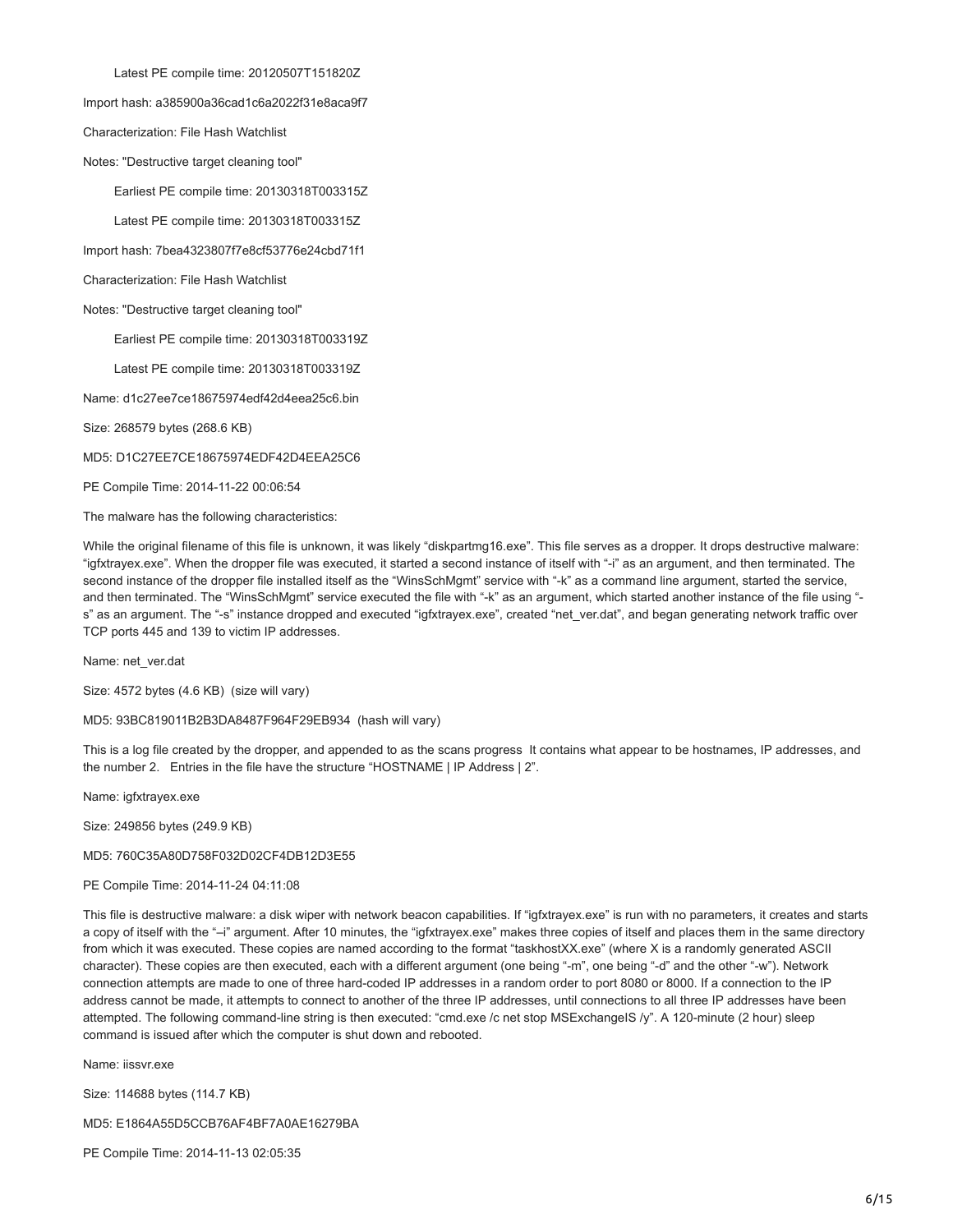This file, when executed, starts a listener on localhost port 80. It has 3 files contained in the resource section; all xor'd with 0x63.

Name: usbdrv3\_32bit.sys

Size: 24280 bytes (24.3 KB)

MD5: 6AEAC618E29980B69721158044C2E544

PE Compile Time: 2009-08-21 06:05:32

This SYS file is a commercially available tool that allows read/write access to files and raw disk sectors for user mode applications in Windows 2000, XP, 2003, Vista, 2008 (32-bit). It is dropped from resource ID 0x81 of "igfxtrayex.exe".

Name: usbdrv3\_64bit.sys

Size: 28120 bytes (28.1 KB)

MD5: 86E212B7FC20FC406C692400294073FF

PE Compile Time: 2009-08-21 06:05:35

This SYS file is a also a commercially available tool that allows read/write access to files and raw disk sectors for user mode applications in Windows 2000, XP, 2003, Vista, 2008 (64-bit). It is dropped from resource ID 0x83 of "igfxtrayex.exe".

Name: igfxtpers.exe

Size: 91888 bytes (91.9 KB)

MD5: e904bf93403c0fb08b9683a9e858c73e

PE Compile Time: 2014-07-07 08:01:09

#### **A summary of the C2 IP addresses:**

| <b>IP Address</b> | Country              | Port | <b>Filename</b>                                     |
|-------------------|----------------------|------|-----------------------------------------------------|
| 203.131.222.102   | Thailand             | 8080 | Diskpartmg16.exe<br>igfxtrayex.exe<br>igfxtpers.exe |
| 217.96.33.164     | Poland               | 8000 | Diskpartmg16.exe<br>igfxtrayex.exe                  |
| 88.53.215.64      | Italy                | 8000 | Diskpartmg16.exe<br>igfxtrayex.exe                  |
| 200.87.126.116    | <b>Bolivia</b>       | 8000 |                                                     |
| 58.185.154.99     | Singapore            | 8080 |                                                     |
| 212.31.102.100    | Cypress              | 8080 |                                                     |
| 208.105.226.235   | <b>United States</b> |      | igfxtpers.exe                                       |

## **Snort signatures:**

## **SMB Worm Tool (not necessarily the tool itself):**

alert tcp any any -> any any (msg:"Wiper 1"; sid:42000001; rev:1; flow:established; content:"|be 64 ba f2 a8 64|"; depth:6; offset:16; classtype:bad-unknown;)

alert tcp any any -> any any (msg:"Wiper 2"; sid:42000002; rev:1; flow:established; content:"|c9 06 d9 96 fc 37 23 5a fe f9 40 ba 4c 94 14 98|"; depth:16; classtype:bad-unknown;)

alert tcp any any -> any any (msg:"Wiper 3"; sid:42000003; rev:1; flow:established; content:"|aa 64 ba f2 56|"; depth:50; classtype:badunknown;)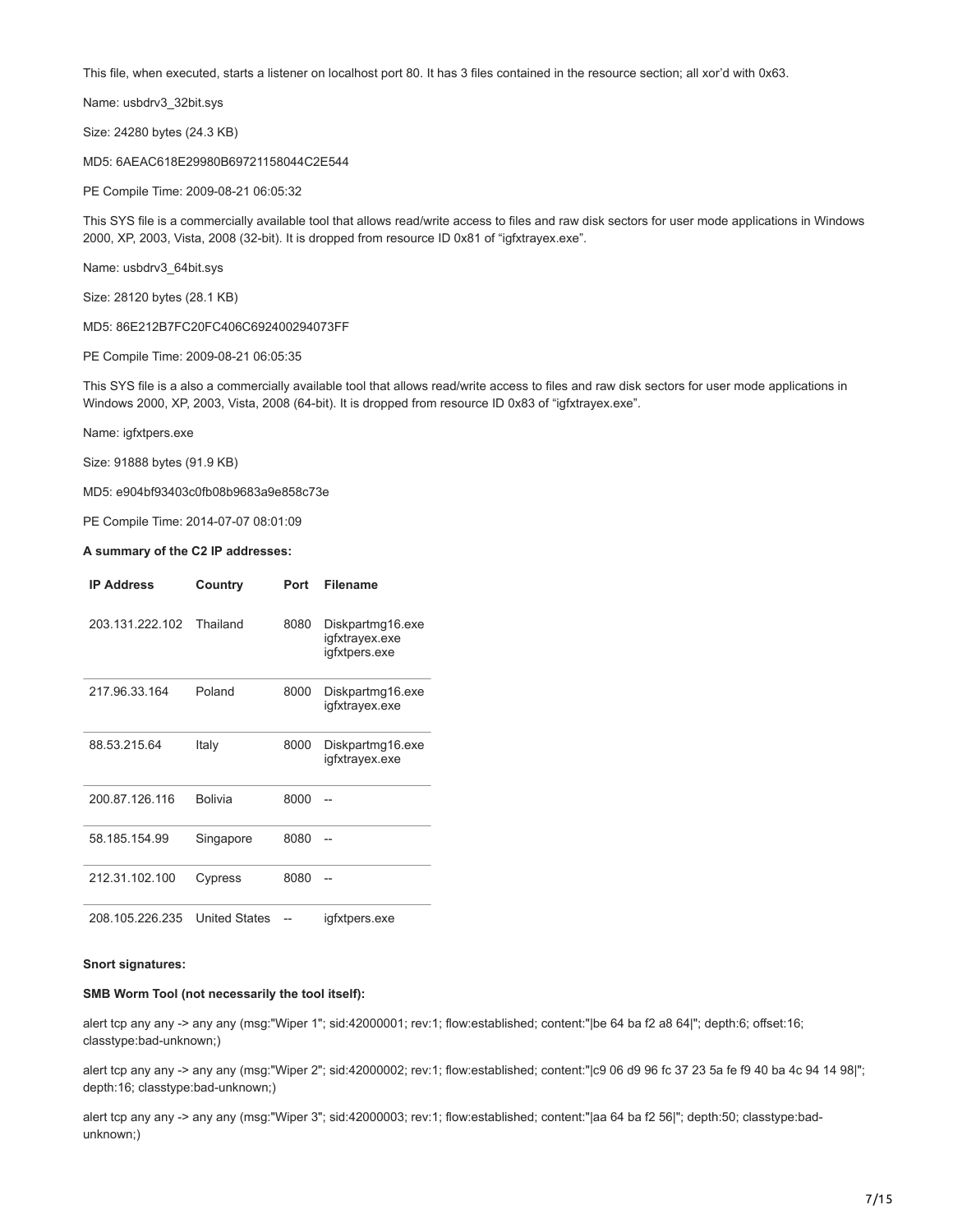alert ip any any -> any any (msg:"Wiper 4"; sid:42000004; rev:1; content:"|aa 74 ba f2 b9 75|"; depth:74; classtype:bad-unknown;)

alert tcp any any -> any [8000,8080] (msg:"Wiper 5"; sid:42000005; rev:1; flow:established,to\_server; dsize:42; byte\_test:2,=,40,0,little; content:"|04 00 00 00|"; depth:4; offset:38; classtype:bad-unknown;)

#### **Listening Implant:**

alert tcp any any -> any any (msg:"Listening Implant 1"; sid:42000006; rev:1; flow:established; content:"|0c 1f 1f 1f 4d 5a 4c 4f 50 51 4c 5a 3f 2d 2f 2f 3f 50 54 3e 3e 3e|"; depth:22; classtype:bad-unknown;)

alert tcp any any -> any any (msg:"Listening Implant 2"; sid:42000007; rev:1; flow:established; content:"|d3 c4 d2 d1 ce cf d2 c4 a1 b3 b1 b1 a1 ce ca a0 a0 a0|"; depth:18; classtype:bad-unknown;)

alert ip any any -> any any (msg:"Listening Implant 3"; sid:42000008; rev:1; content:"|17 08 14 13 67 0f 13 13 17 67 15 02 16 12 02 14 13 78 47 47|"; depth:24; classtype:bad-unknown;)

alert ip any any -> any any (msg:"Listening Implant 4"; sid:42000009; rev:1; content:"|4f 50 4c 4b 3f 57 4b 4b 4f 3f 4d 5a 4e 4a 5a 4c 4b 20 1f|"; depth:23; classtype:bad-unknown;)

alert ip any any -> any any (msg:"Listening Implant 5"; sid:42000010; rev:1; content:"|15 02 14 17 08 09 14 02 67 75 77 77 67 08 0c 66 66 66|"; depth:22; classtype:bad-unknown;)

alert tcp any any -> any any (msg:"Listening Implant 6"; sid:42000011; rev:1; flow:established; content:"|09 22 33 30 28 35 2c|"; fast\_pattern:only; classtype:bad-unknown;)

alert tcp any any -> any any (msg:"Listening Implant 7"; sid:42000012; rev:1; flow:established; content:"|13 2f 22 35 22 67 26 35 22 29 27 33 67 28 37 22 29 67 37 28 35 33 34 69|"; fast\_pattern:only; classtype:bad-unknown;)

alert tcp any any -> any any (msg:"Listening Implant 8"; sid:42000013; rev:1; flow:established; content:"|43 47 47 47 45 67 47 47 43 47 47 47 44 67 47 47|"; classtype:bad-unknown;)

alert tcp any any -> any any (msg:"Listening Implant 9"; sid:42000014; rev:1; flow:established; content:"|43 47 47 47 42 67 47 47 43 47 47 47 4f 67 47 47 43 47 47 47 43 67 47 47 43 47 47 47 4e 67 47 47|"; classtype:bad-unknown;)

alert tcp any any -> any any (msg:"Listening Implant 10"; sid:42000015; rev:1; flow:established; content:"|d1 ce d2 d5 a1 c9 d5 d5 d1 a1 d3 c4 d0 d4 c4 d2 d5 be|"; depth:18; classtype:bad-unknown;)

alert tcp any any -> any any (msg:"Listening Implant 11"; sid:42000016; rev:1; flow:established; content:"|17 08 14 13 67 0f 13 13 17 67 15 02 16 12 02 14 13 78|"; depth:18; classtype:bad-unknown;)

alert tcp any any -> any any (msg:"Listening Implant 12"; sid:42000017; rev:1; flow:established; content:"|0c 1f 1f 1f 4f 50 4c 4b 3f 57 4b 4b 4f 3f 4d 5a 4e 4a 5a 4c 4b 20|"; classtype:bad-unknown;)

## **Lightweight Backdoor:**

alert tcp any 488 -> any any (msg:"Lightweight Backdoor 1"; sid:42000018; rev:1; flow:established,from\_server; content:"|60 db 37 37 37 37 37 37|"; fast\_pattern:only; classtype:bad-unknown;)

alert tcp any any -> any 488 (msg:"Lightweight Backdoor 2"; sid:42000019; rev:1; flow:established,to\_server; content:"|60 db 37 37 37 37 37 37|"; fast\_pattern:only; classtype:bad-unknown;)

alert tcp any any -> any any (msg:"Lightweight Backdoor 3"; sid:42000020; rev:1; flow:established; content:"|4c 4c|"; depth:2; offset:16; content:"|75 14 2a 2a|"; distance:4; within:4; classtype:bad-unknown;)

alert tcp any any -> any any (msg:"Lightweight Backdoor 4"; sid:42000021; rev:1; flow:established; content:"|8a 10 80 c2 67 80 f2 24 88 10|"; fast\_pattern:only; content:"|8a 10 80 f2 24 80 ea 67 88 10|"; classtype:bad-unknown;)

alert tcp any 488 -> any any (msg:"Lightweight Backdoor 5"; sid:42000022; rev:1; flow:established,from\_server; content:"|65 db 37 37 37 37 37 37|"; fast\_pattern:only; classtype:bad-unknown;)

alert tcp any any -> any 488 (msg:"Lightweight Backdoor 6"; sid:42000023; rev:1; flow:established,to\_server; content:"|65 db 37 37 37 37 37 37|"; fast\_pattern:only; classtype:bad-unknown;)

alert tcp any [547,8080,133,117,189,159] -> any any (msg:"Lightweight Backdoor 7"; sid:42000024; rev:1; flow:established,from\_server; content:"|7b 08 2a 2a|"; offset:17; content:"|08 2a 2a 01 00|"; distance:0; classtype:bad-unknown;)

alert tcp any any -> any any (msg:"Lightweight Backdoor 8"; sid:42000025; rev:1; flow:established; content:"|8a 10 80 ea 62 80 f2 b4 88 10|"; fast\_pattern:only; content:"|8a 10 80 f2 b4 80 c2 62 88 10|"; classtype:bad-unknown;)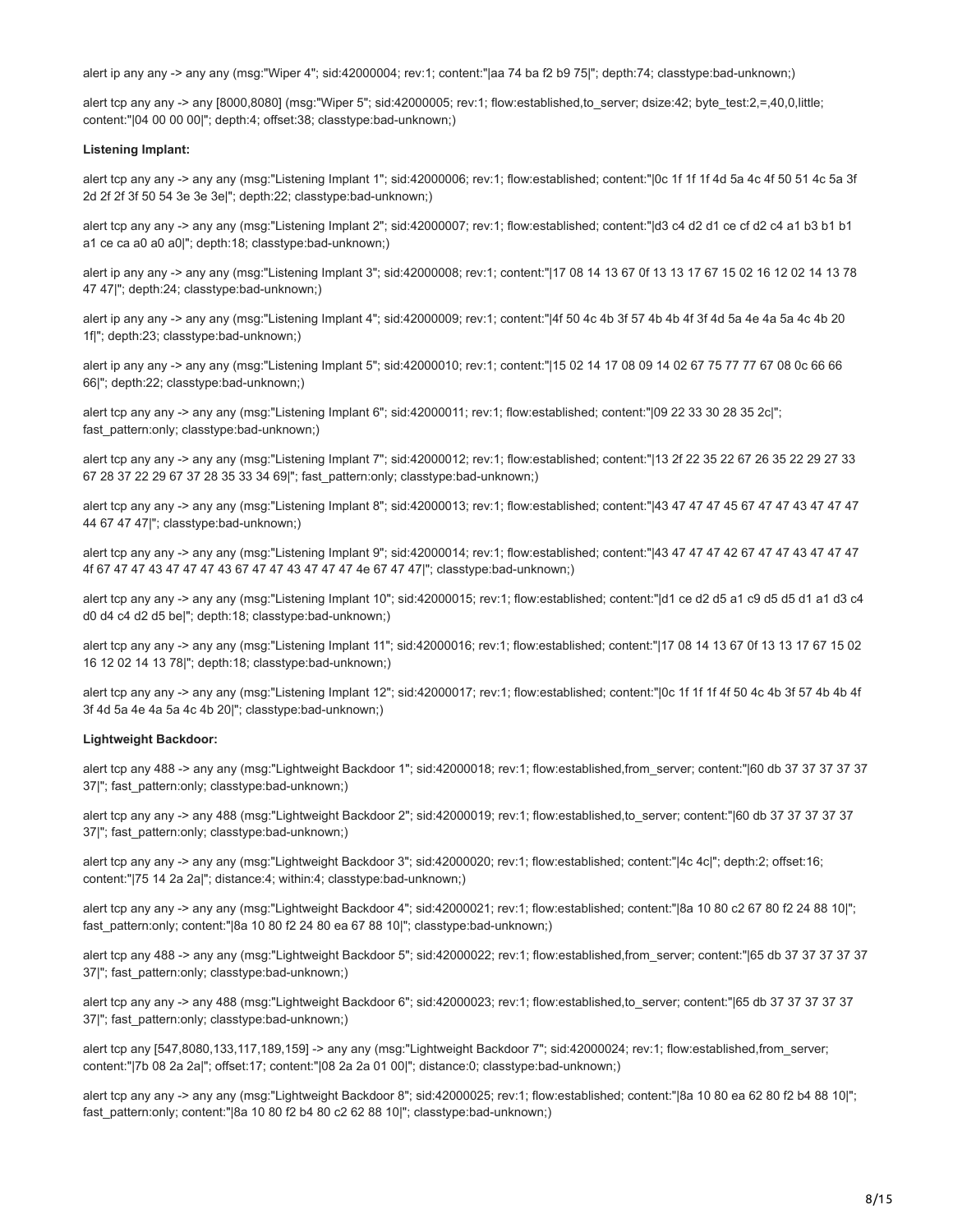alert tcp any any -> any any (msg:"Lightweight Backdoor 9"; sid:42000026; rev:1; flow:established; content:"|8a 10 80 c2 4e 80 f2 79 88 10|"; fast\_pattern:only; content:"|8a 10 80 f2 79 80 ea 4e 88 10|"; classtype:bad-unknown;)

alert tcp any any -> any any (msg:"Lightweight Backdoor 10"; sid:42000027; rev:1; flow:established; content:"Sleepy!@#qaz13402scvsde890"; fast\_pattern:only; content:"BC435@PRO62384923412!@3!"; nocase; classtype:bad-unknown;)

## **Proxy Tool:**

alert tcp any any -> any any (msg:"Proxy Tool 1"; sid:42000028; rev:1; flow:established; content:"|8a 10 80 c2 3a 80 f2 73 88 10|"; fast\_pattern:only; content:"|8a 10 80 f2 73 80 ea 3a 88 10|"; classtype:bad-unknown;)

alert tcp any any -> any any (msg:"Proxy Tool 2"; sid:42000029; rev:1; flow:established; content:!"HTTP/1"; content:"|e2 1d 49 49|"; depth:4; fast\_pattern; content:"|49 49 49 49|"; distance:4; within:4; classtype:bad-unknown;)

alert tcp any any -> any any (msg:"Proxy Tool 3"; sid:42000030; rev:1; flow:established; content:"|82 f4 de d4 d3 c2 ca f5 c8 c8 d3 82 fb f4 de d4 d3 c2 ca 94 95 fb d4 d1 c4 cf c8 d4 d3 89 c2 df c2 87 8a cc 87 00|"; fast\_pattern:only; classtype:bad-unknown;)

## **Malware associated with the cyber threat actor:**

alert tcp any any -> any [8000,8080] (msg:"WIPER4";flow: established, to\_server;dsize:42;content:"|28 00|";depth:2;content:"|04 00 00 00|";offset:38;depth:4;sid:123;)

## **Host Based Indicators**

Below are potential YARA signatures to detect malware binaries on host machines:

```
rule SMB_Worm_Tool
{
   strings: 
     $STR1 = "Global\\FwtSqmSession106829323_S-1-5-19"
     $STR2 = "EVERYONE"
     $STR3 = "y0uar3@s!llyid!07,ou74n60u7f001"
     $STR4 = "\\KB25468.dat"
      condition:
    (i uint16(0) == 0x5A4D or
     uint16(0) == 0xCFD0 or
     uint16(0) == 0xC3D4 or
      uint32(0) == 0x46445025 or
       uint32(1) == 0x6674725C)
     and all of them
}
rule Lightweight_Backdoor1
{
   strings:
     $STR1 = "NetMgStart"
     $STR2 = "Netmgmt.srg"
         condition:
    (iint16(0) == 0x5A4D) and all of them
}
rule LightweightBackdoor2
{
   strings:
     $STR1 = "prxTroy" ascii wide nocase
      condition:
    (uint16(0) = 0x5A4D or uint16(0) = 0xCFD0 or uint16(0) = 0xC3D4 or uint32(0) = 0x46445025 or uint32(1) = 0x6674725C) and all
of them
```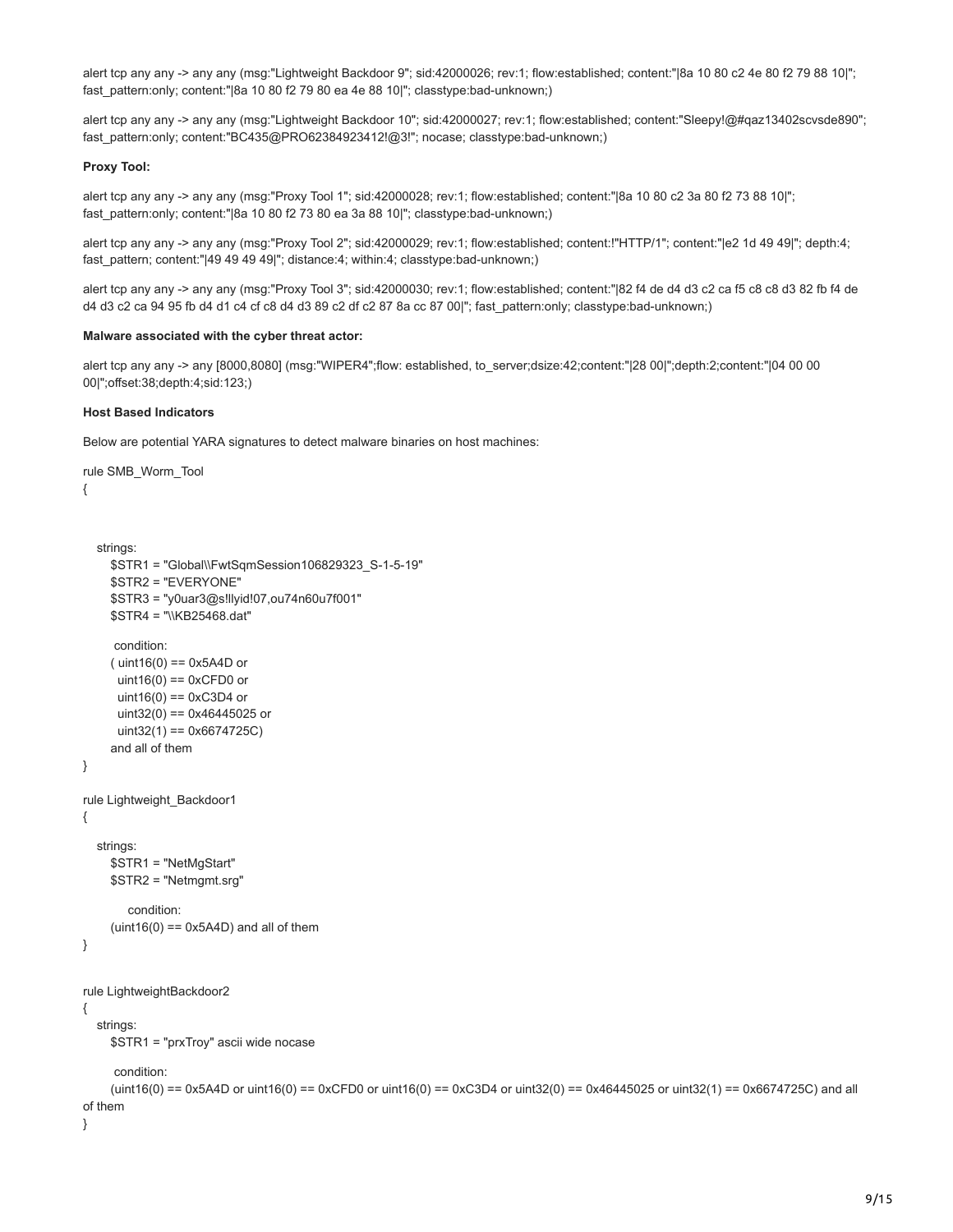```
rule LightweightBackdoor3
{
```
00 } // '%SystemRoot%\System32\svchost.exe -k' xor A7

```
 strings:
      $STR1 = { C6 45 E8 64 C6 45 E9 61 C6 45 EA 79 C6 45 EB 69 C6 45 EC 70 C6 45 ED 6D C6 45 EE 72 C6 45 EF 2E C6 45 F0 74 C6
45 F1 62 C6 45 F2 6C } // 'dayipmr.tbl' being moved to ebp
      condition:
     (uint16(0) = 0x5A4D or uint16(0) = 0xCFD0 or uint16(0) = 0xC3D4 or uint32(0) = 0x46445025 or uint32(1) = 0x6674725C) and all
of them
}
rule LightweightBackdoor4
{
   strings: 
      $STR1 = { C6 45 F4 61 C6 45 F5 6E C6 45 F6 73 C6 45 F7 69 C6 45 F8 2E C6 45 F9 6E C6 45 FA 6C C6 45 FB 73 } // 'ansi.nls' being
moved to ebp
      condition:
     (uint16(0) = 0x5A4D or uint16(0) = 0xCFD0 or uint16(0) = 0xC3D4 or uint32(0) = 0x46445025 or uint32(1) = 0x6674725C) and all
of them
}
rule LightweightBackdoor5
{
   strings:
      $STR1 = { C6 45 F4 74 C6 45 F5 6C C6 45 F6 76 C6 45 F7 63 C6 45 F8 2E C6 45 F9 6E C6 45 FA 6C C6 45 FB 73 } // 'tlvc.nls' being
moved to ebp
      condition:
     (uint16(0) = 0x5A4D or uint16(0) = 0xCFD0 or uint16(0) = 0xC3D4 or uint32(0) = 0x46445025 or uint32(1) = 0x6674725C) and all
of them
}
rule LightweightBackdoor6
{
   strings:
      $STR1 = { 8A 10 80 ?? 4E 80 ?? 79 88 10}
      $STR2 = { 8A 10 80?? 79 80 ?? 4E 88 10}
      condition:
     (uint16(0) = 0x5A4D or uint16(0) = 0xCFD0 or uint16(0) = 0xC3D4 or uint32(0) = 0x46445025 or uint32(1) = 0x6674725C) and all
of them
}
rule ProxyTool1
{
   strings:
      $STR1 = "pmsconfig.msi" wide
      $STR2 = "pmslog.msi" wide
      condition:
     (uint16(0) == 0x5A4D or uint16(0) == 0xCFD0 or uint16(0) == 0xC3D4 or uint32(0) == 0x46445025 or uint32(1) == 0x6674725C and any
of them
}
rule ProxyTool2
{
strings:
   $STR1 = { 82 F4 DE D4 D3 C2 CA F5 C8 C8 D3 82 FB F4 DE D4 D3 C2 CA 94 95 FB D4 D1 C4 CF C8 D4 D3 89 C2 DF C2 87 8A CC 87
```
10/15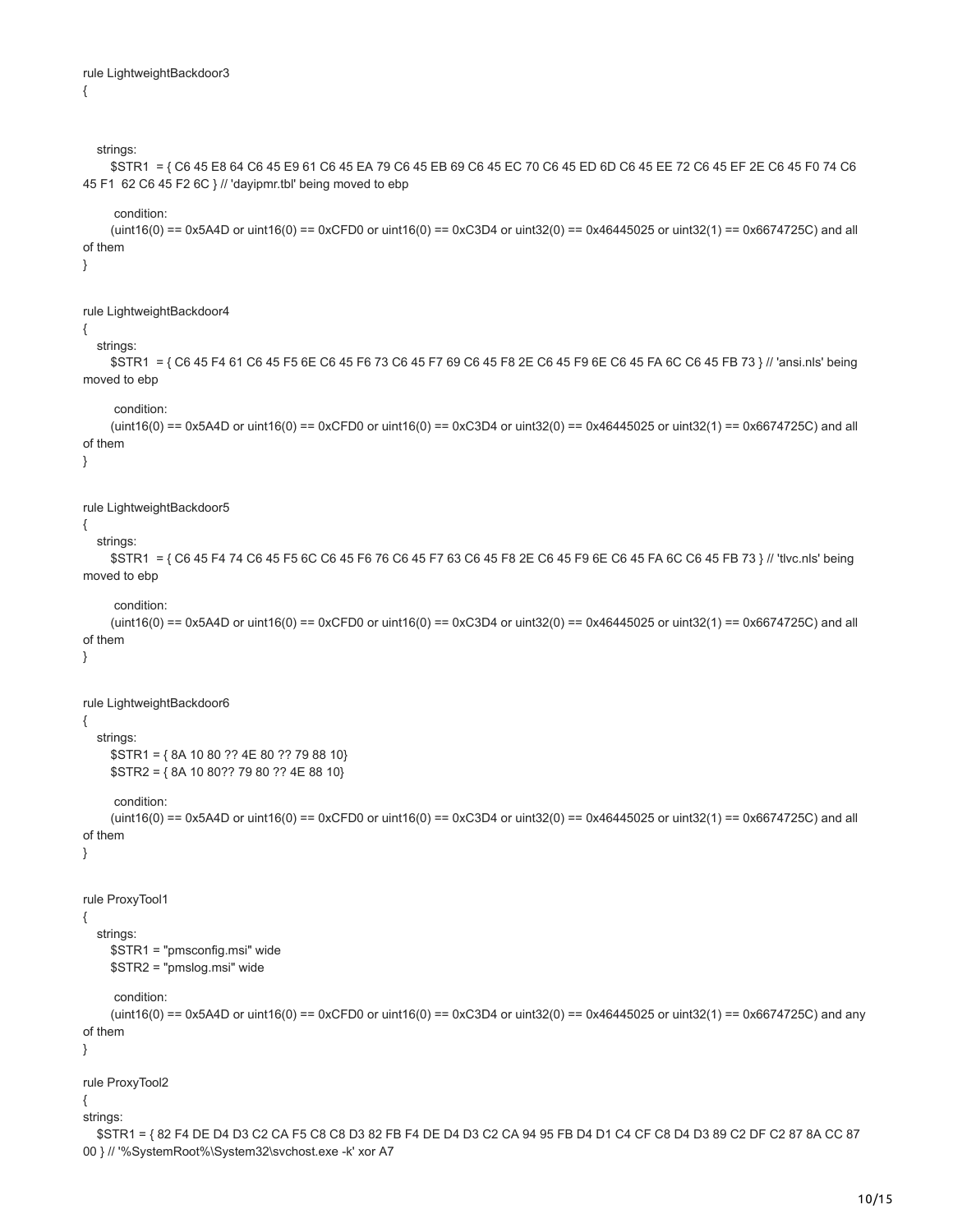```
condition:
```

```
(uint16(0) = 0x5A4D or uint16(0) = 0xCFD0 or uint16(0) = 0xC3D4 or uint32(0) = 0x46445025 or uint32(1) = 0x6674725C) and all of
them
}
```

```
rule ProxyTool3
```

```
{
    strings:
```

```
 $STR2 = {8A 04 17 8B FB 34 A7 46 88 02 83 C9 FF}
```
condition:

```
(uint16(0) = 0x5A4D or uint16(0) = 0xCFD0 or uint16(0) = 0xC3D4 or uint32(0) = 0x46445025 or uint32(1) = 0x6674725C and
$STR2
```
}

rule DestructiveHardDriveTool1

# {

```
 strings:
    $str0= "MZ"
```

```
$str1 = {c6 84 24 ?? (00 | 01) 00 00}
```
 \$xorInLoop = { 83 EC 20 B9 08 00 00 00 33 D2 56 8B 74 24 30 57 8D 7C 24 08 F3 A5 8B 7C 24 30 85 FF 7E 3A 8B 74 24 2C 8A 44 24 08 53 8A 4C 24 21 8A 5C 24 2B 32 C1 8A 0C 32 32 C3 32 C8 88 0C 32 B9 1E 00 00 00 8A 5C 0C 0C 88 5C 0C 0D 49 83 F9 FF 7F F2 42 88 44 24 0C 3B D7 7C D0 5B 5F 5E 83 C4 20 C3 }

condition:

\$str0 at 0 and \$xorInLoop and #str1 > 300

```
}
```
rule DestructiveTargetCleaningTool1

{

strings:

\$s1 = {d3000000 [4] 2c000000 [12] 95000000 [4] 6a000000 [8] 07000000}

condition:

```
(uint16(0) == 0x5A4D and uint16(uint32(0x3c)) == 0x4550) and all of them
```
}

rule DestructiveTargetCleaningTool2

{

strings:

 \$secureWipe = { 83 EC 34 53 55 8B 6C 24 40 56 57 83 CE FF 55 C7 44 24 2C D3 00 00 00 C7 44 24 30 2C 00 00 00 89 74 24 34 89 74 24 38 C7 44 24 3C 95 00 00 00 C7 44 24 40 6A 00 00 00 89 74 24 44 C7 44 24 14 07 00 00 00 FF 15 ?? ?? ?? ?? 3B C6 89 44 24 1C 0F 84 (D8 | d9) 01 00 00 33 FF 68 00 00 01 00 57 FF 15 ?? ?? ?? ?? 8B D8 3B DF 89 5C 24 14 0F 84 (BC | BD) 01 00 00 8B 44 24 1C A8 01 74 0A 24 FE 50 55 FF 15 ?? ?? ?? ?? 8B 44 24 4C 2B C7 74 20 48 74 0F 83 E8 02 75 1C C7 44 24 10 03 00 00 00 EB 12 C7 44 24 10 01 00 00 00 89 74 24 28 EB 04 89 7C 24 10 8B 44 24 10 89 7C 24 1C 3B C7 0F 8E ( 5C | 5d ) 01 00 00 8D 44 24 28 89 44 24 4C EB 03 83 CE FF 8B 4C 24 4C 8B 01 3B C6 74 17 8A D0 B9 00 40 00 00 8A F2 8B FB 8B C2 C1 E0 10 66 8B C2 F3 AB EB ( 13 | 14) 33 F6 (E8 | ff 15) ?? ?? ?? ?? 88 04 1E 46 81 FE 00 00 01 00 7C ( EF | ee) 6A 00 6A 00 6A 03 6A 00 6A 03 68 00 00 00 C0 55 FF 15 ?? ?? ?? ?? 8B F0 83 FE FF 0F 84 FA 00 00 00 8D 44 24 20 50 56 FF 15 ?? ?? ?? ?? 8B 2D ?? ?? ?? ?? 6A 02 6A 00 6A FF 56 FF D5 8D 4C 24 18 6A 00 51 6A 01 53 56 FF 15 ?? ?? ?? ?? 56 FF 15 ?? ?? ?? ?? 6A 00 6A 00 6A 00 56 FF D5 8B 44 24 24 8B 54 24 20 33 FF 33 DB 85 C0 7C 5A 7F 0A 85 D2 76 54 EB 04 8B 54 24 20 8B CA BD 00 00 01 00 2B CF 1B C3 85 C0 7F 0A 7C 04 3B CD 73 04 2B D7 8B EA 8B 44 24 14 8D 54 24 18 6A 00 52 55 50 56 FF 15 ?? ?? ?? ?? 8B 6C 24 18 8B 44 24 24 03 FD 83 D3 00 3B D8 7C BE 7F 08 8B 54 24 20 3B FA 72 B8 8B 2D ?? ?? ?? ?? 8B 5C 24 10 8B 7C 24 1C 8D 4B FF 3B F9 75 17 56 FF 15 ?? ?? ?? ?? 6A 00 6A 00 6A 00 56 FF D5 56 FF 15 ?? ?? ?? ?? 56 FF 15 ?? ?? ?? ?? 56 FF 15 ?? ?? ?? ?? 8B 4C 24 4C 8B 6C 24 48 47 83 C1 04 3B FB 8B 5C 24 14 89 7C 24 1C 89 4C 24 4C 0F 8C ( AE | AD) FE FF FF 6A 00 55 E8 ?? ?? ?? ?? 83 C4 08 53 FF 15 ?? ?? ?? ?? 5F 5E 5D 5B 83 C4 34 C3 }

 condition: \$secureWipe

rule DestructiveTargetCleaningTool3 {

}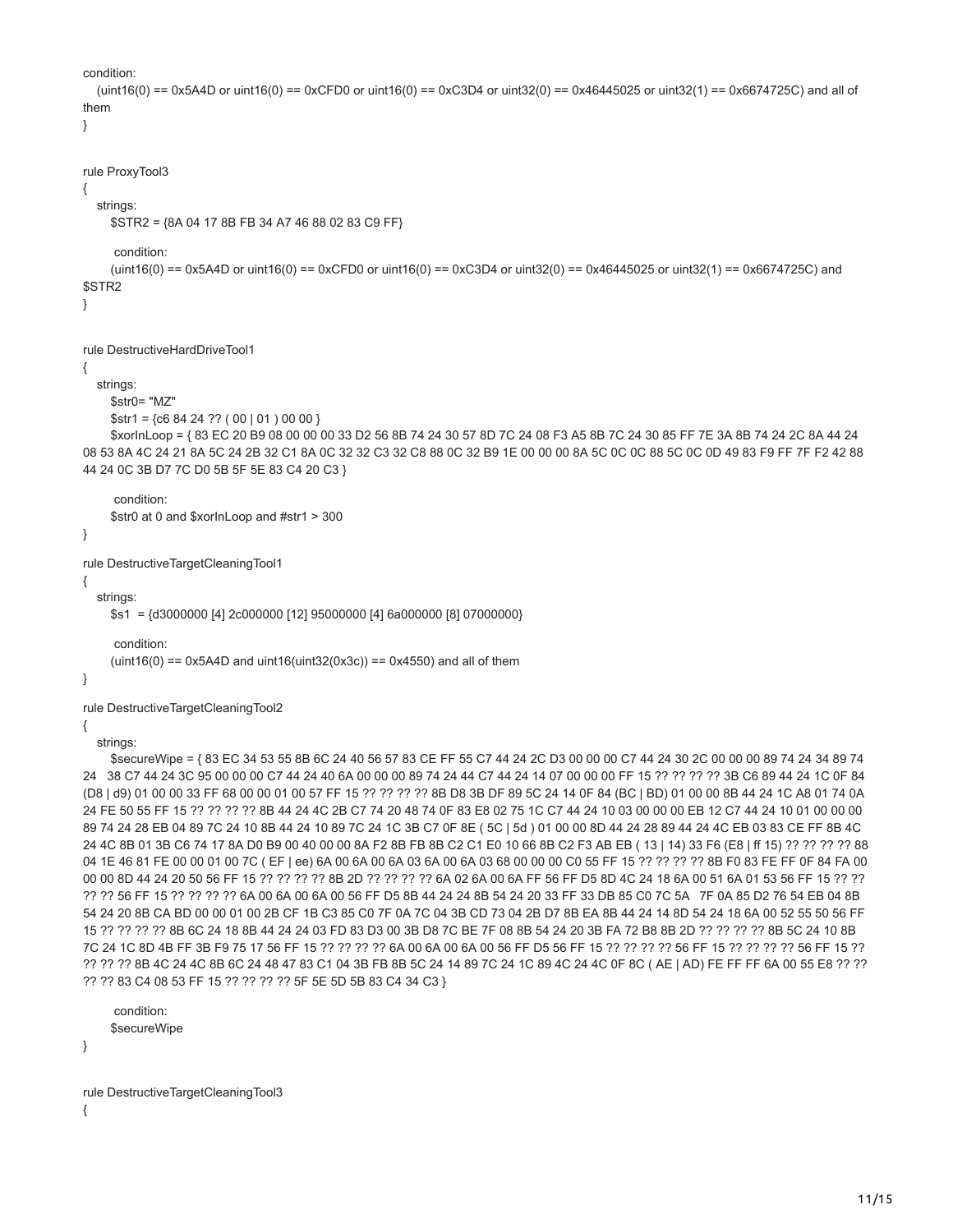```
 strings:
    $S1_CMD_Arg = "/install" fullword
     $S2_CMD_Parse= "\"%s\" /install \"%s\"" fullword
     $S3_CMD_Builder= "\"%s\" \"%s\" \"%s\" %s" fullword
      condition:
     all of them
}
rule DestructiveTargetCleaningTool4
{
   strings:
     $BATCH_SCRIPT_LN1_0 = "goto x" fullword
    $BATCH_SCRIPT_LN1_1 = "del" fullword
     $BATCH_SCRIPT_LN2_0 = "if exist" fullword
     $BATCH_SCRIPT_LN3_0 = ":x" fullword
     $BATCH_SCRIPT_LN4_0 = "zz%d.bat" fullword
      condition:
     (#BATCH_SCRIPT_LN1_1 == 2) and all of them
}
rule DestructiveTargetCleaningTool5
{
   strings:
     $MCU_DLL_ZLIB_COMPRESSED2 = { 5C EC AB AE 81 3C C9 BC D5 A5 42 F4 54 91 04 28 34 34 79 80 6F 71 D5 52 1E 2A 0D }
      condition:
     $MCU_DLL_ZLIB_COMPRESSED2
}
rule DestructiveTargetCleaningTool6
{
   strings:
     $MCU_INF_StartHexDec =
{010346080A30D63633000B6263750A5052322A00103D1B570A30E67F2A00130952690A503A0D2A000E00A26E15104556766572636C766964
     $MCU_INF_StartHexEnc =
{6C3272386958BF075230780A0A54676166024968790C7A6779588F5E47312739310163615B3D59686721CF5F2120263E1F5413531F1E00454
      condition:
    $MCU_INF_StartHexEnc or $MCU_INF_StartHexDec
}
rule DestructiveTargetCleaningTool7
{
   strings:
     $a = "SetFilePointer"
     $b = "SetEndOfFile"
     $c = {75 17 56 ff 15 ?? ?? ?? ?? 6a 00 6a 00 6a 00 56 ff D5 56 ff 15 ?? ?? ?? ?? 56}
      condition:
    (iint16(0) == 0x5A4D and (iint16(iint32(0x3c)) == 0x4550) and all of them
}
rule DestructiveTargetCleaningTool8
{
   strings:
     $license =
{E903FFFF820050006F007200740069006F006E007300200063006F007000790072006900670068007400200052006F006200650072007400200
     $PuTTY= {50007500540054005900}
```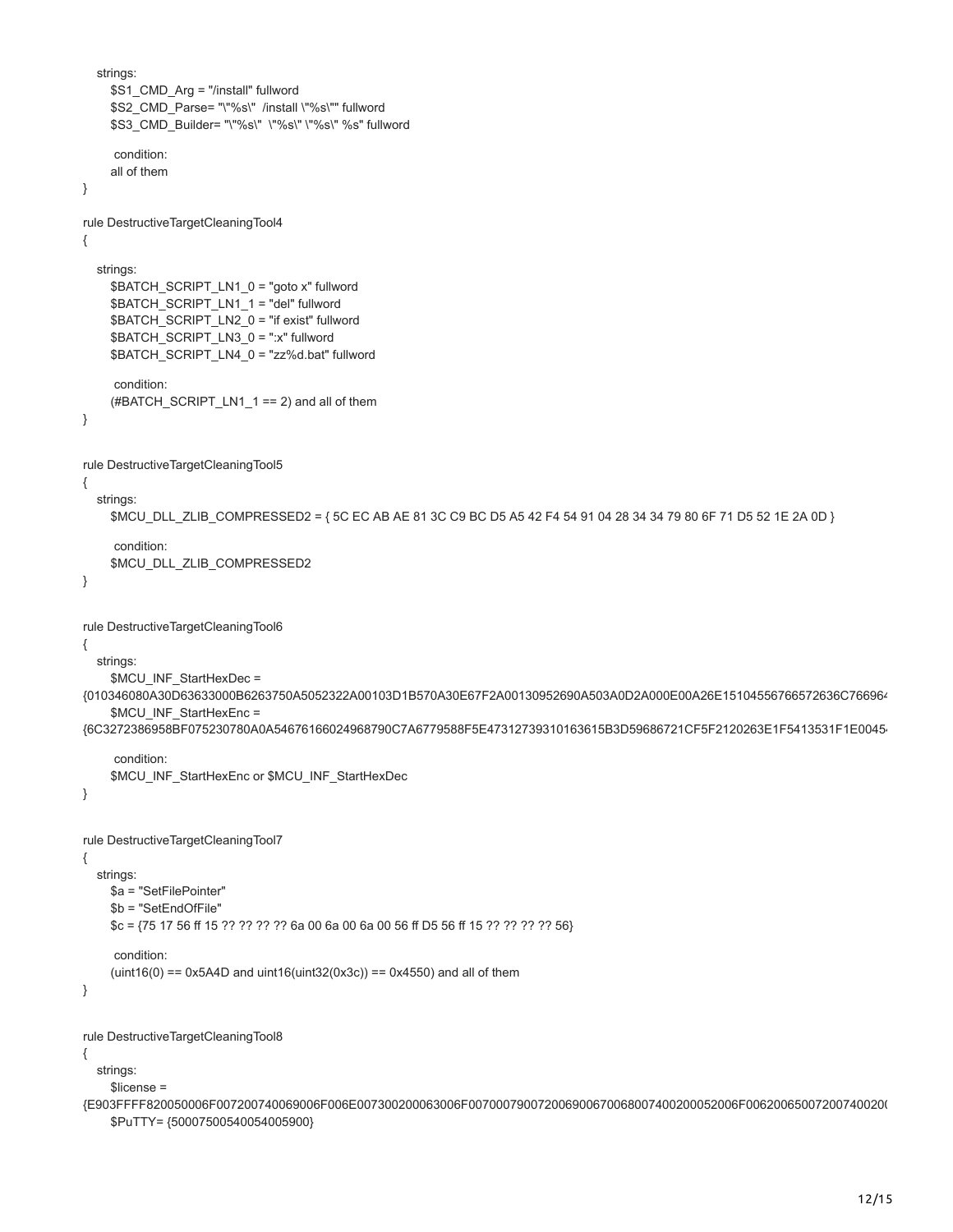```
 condition:
  (uint16(0) == 0x5A4D and uint16(uint32(0x3c)) == 0x4550) and $license and not $PuTTY
```
}

rule Malwareusedbycyberthreatactor1

{

strings:

\$heapCreateFunction 0 = {33C06A003944240868001000000F94C050FF15???????85C0A3??????? 07436E893FEFFFF83F803A3???????0750D68F8030000E8??00000059EB0A83F8027518E8????000085C0750FFF35??????? 0FF15???????033C0C36A0158C3}

\$heapCreateFunction = { 55 8B EC B8 2C 12 00 00 E8 ?? ?? FF FF 8D 85 68 FF FF FF 53 50 C7 85 68 FF FF FF 94 00 00 00 FF 1? ?? ?? ?? ?0 85 C0 74 1A 83 BD 78 FF FF FF 02 75 11 83 BD 6C FF FF FF 05 72 08 6A 01 58 E9 02 01 00 00 8D 85 D4 ED FF F6 89 01 00 00 05 06 8? ?? ?? ?? 0F F1 5? ?? ?? ?? 08 5C 00 F8 4D 00 00 00 03 3D B8 D8 DD 4E DF FF F3 89 DD DF FF F7 41 38 A0 13 C6 17 C0 83 C7 A7 F0 42 C2 08 80 14 13 81 97 5E D8 D8 5D 4E DF FF F6 A1 65 06 8? ?? ?? ?? 0E 8? ?? ?0 00 08 3C 40 C8 5C 07 50 88 D8 5D 4E DF FF FE B4 98 D8 56 4F EF FF F6 80 40 10 00 05 05 3F F1 5? ?? ?? ?? 03 89 D6 4F EF FF F8 D8 D6 4F EF FF F7 41 38 A0 13 C6 17 C0 83 C7 A7 F0 42 C2 08 80 14 13 81 97 5E D8 D8 56 4F EF FF F5 08 D8 5D 4E DF FF F5 0E 8? ?? ?? ?? ?5 95 93 BC 37 43 E6 A2 C5 0E 8? ?? ?? ?? ?5 93 BC 35 97 43 04 08 BC 83 81 87 40 E8 03 93 B7 50 48 81 9E B0 14 13 81 97 5F 26 A0 A5 35 0E 8? ?? ?0 00 08 3C 40 C8 3F 80 27 41 D8 3F 80 37 41 88 3F 80 17 41 38 D4 5F C5 0E 89 8F EF FF F8 07 DF C0 65 91 BC 08 3C 00 35 BC 9C}

```
 $getMajorMinorLinker = {568B7424086A00832600FF15???????
06681384D5A75148B483C85C9740D03C18A481A880E8A401B8846015EC3}
```
\$openServiceManager = {FF15???0?0?08B?885??74????????????????5?FF15???0?0?08B?????0?0?08BF?85F?74}

condition:

all of them

}

```
rule Malwareusedbycyberthreatactor2
{
```
 strings:  $$str1 = "$  quit"  $$str2 = "exe"$  $$str3 = "put"$ 

 $$str4 = "got"$  $$str5 = "get"$  $$str6 = "$ \_del"

condition:

 $$str7 = "dir"$ 

```
 (uint16(0) == 0x5A4D or uint16(0) == 0xCFD0 or uint16(0) == 0xC3D4 or uint32(0) == 0x46445025 or uint32(1) == 0x6674725C) and all
of them
```
}

rule Malwareusedbycyberthreatactor3

 $$str8 = { C7 44 24 18 1F F7 }$ 

{ strings:

\$STR1 = { 50 68 80 00 00 00 68 FF FF 00 00 51 C7 44 24 1C 3a 8b 00 00 }

condition:

```
(uint16(0) = 0x5A4D or uint16(0) = 0xCFD0 or uint16(0) = 0xC3D4 or uint32(0) = 0x46445025 or uint32(1) = 0x6674725C) and all
of them
```
}

#### **Recommended Security Practices**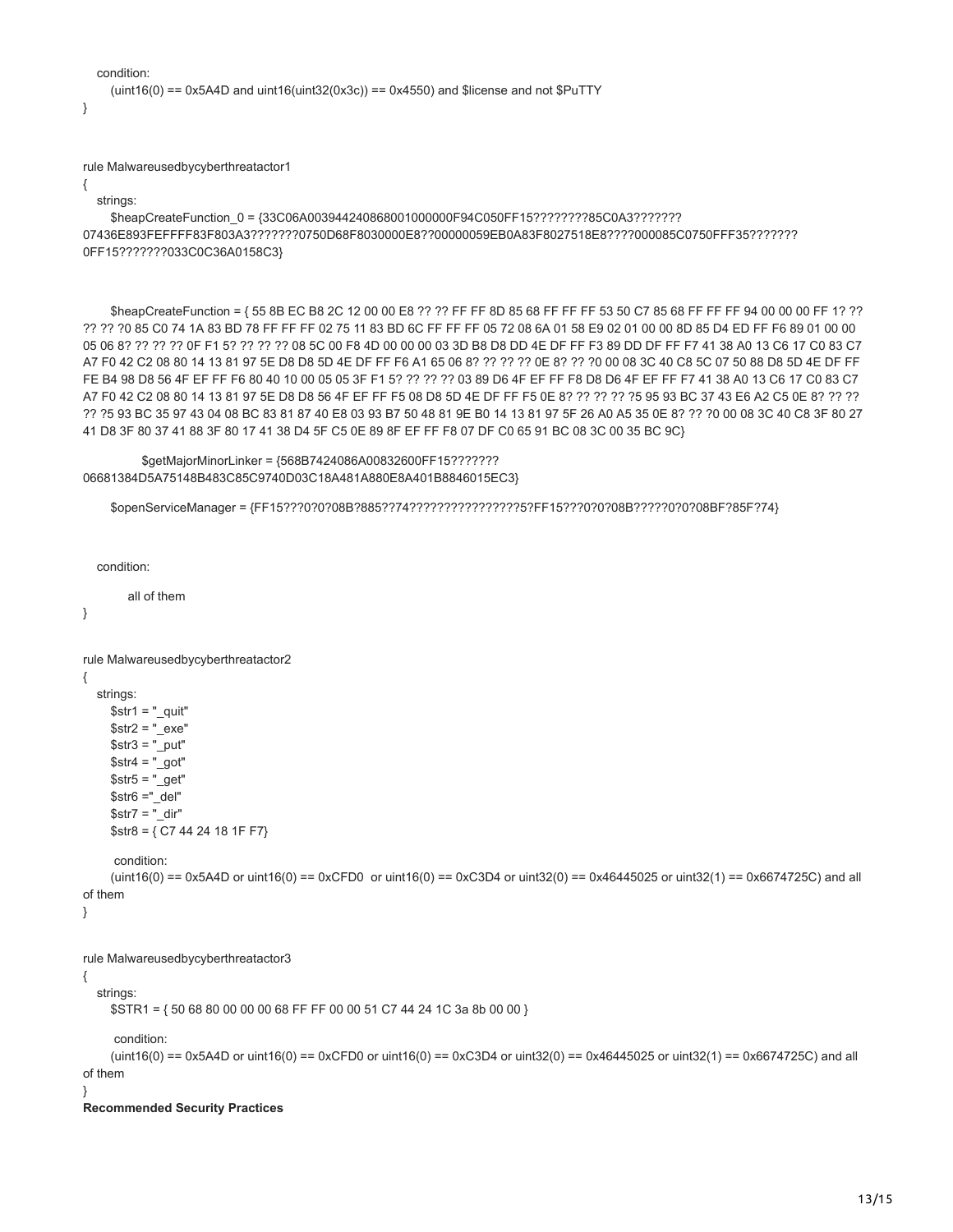Because of the highly destructive functionality of the malware, an organization infected with the malware could experience operational impacts including loss of intellectual property (IP) and disruption of critical systems. Actual impact to organizations may vary depending on the type and number of systems impacted.

#### **Tactical Mitigations**

Implement the indicators of compromise within your systems for detection and mitigation purposes.

Encourage users to transfer critical files to network shares, to allow for central backed up.

Execute daily backups of all critical systems.

Periodically execute an "offline" backup of critical files to removable media.

Establish emergency communications plans should network resources become unavailable.

Isolate any critical networks (including operations networks) from business systems.

Identify critical systems and evaluate the need for having on-hand spares to quickly restore service.

Ensure antivirus is up to date.

Disable credential caching for all desktop devices with particular importance on critical systems such as servers and restrict the number of cached credential for all portable devices to no more than three if possible. This can be accomplished through a Group Policy Object (GPO).

Disable AutoRun and Autoplay for any removable media device.

Prevent or limit the use of all removable media devices on systems to limit the spread or introduction of malicious software and possible exfiltration data, except where there is a valid business case for use. This business case must be approved by the organization Chief IT Security Officer, with policy/guidance on how such media should be used.

Consider restricting account privileges. It is our recommendation that all daily operations should be executed using standard user accounts unless administrative privileges are required for that specific function. Configure all standard user accounts to prevent the execution and installation of any unknown or unauthorized software. Both standard and administrative accounts should have access only to services required for nominal daily duties, enforcing the concept of separation of duties. Lastly, disable Web and email capabilities on administrative accounts. Compromise of admin accounts is one vector that allows malicious activity to become truly persistent in a network environment.

Ensure that password policy rules are enforced and Admin password values are changed periodically.

Consider prohibiting hosts within the production environment or DMZ from sharing an Active Directory enterprise with hosts on other networks. Each environment should have separate forests within Active Directory, with no trust relationships allowed between the forests if at all possible. If necessary, the trust relationships should be one-way with the low integrity environment trusting the higher integrity environment.

Consider deployment of a coaching page with click through acceptance; these are traditionally deployed in an environment to log the acceptance of network acceptable use policy or to notify users of monitoring. Coaching pages also provide some measure of protection from automated malicious activity. This occurs because automated malware is normally incapable of physically clicking an acceptance radial button. Automated malware is traditionally hardcoded to execute, then retrieve commands or additional executables from the Internet. If the malware is unable to initiate an active connection, the full train of infection is potentially halted. The danger still exists that the physical user will authorize access, but through the use of coaching pages, infections can be limited or at least the rate of infection reduced.

Monitor logs -- Maintain and actively monitor a centralized logging solution that keeps track of all anomalous and potentially malicious activity.

Ensure that all network operating systems, web browsers, and other related network hardware and software remain updated with all current patches and fixes.

#### **Strategic Mitigations**

Organizations should review Security Tip [Handling Destructive Malware #ST13-003](https://www.us-cert.gov/ncas/tips/ST13-003) and evaluate their capabilities encompassing planning, preparation, detection, and response for such an event.

Always keep your patch levels up to date, especially on computers that host public services accessible through the firewall, such as HTTP, FTP, mail, and DNS services.

Build host systems, especially critical systems such as servers, with only essential applications and components required to perform the intended function. Any unused applications or functions should be removed or disabled, if possible, to limit the attack surface of the host.